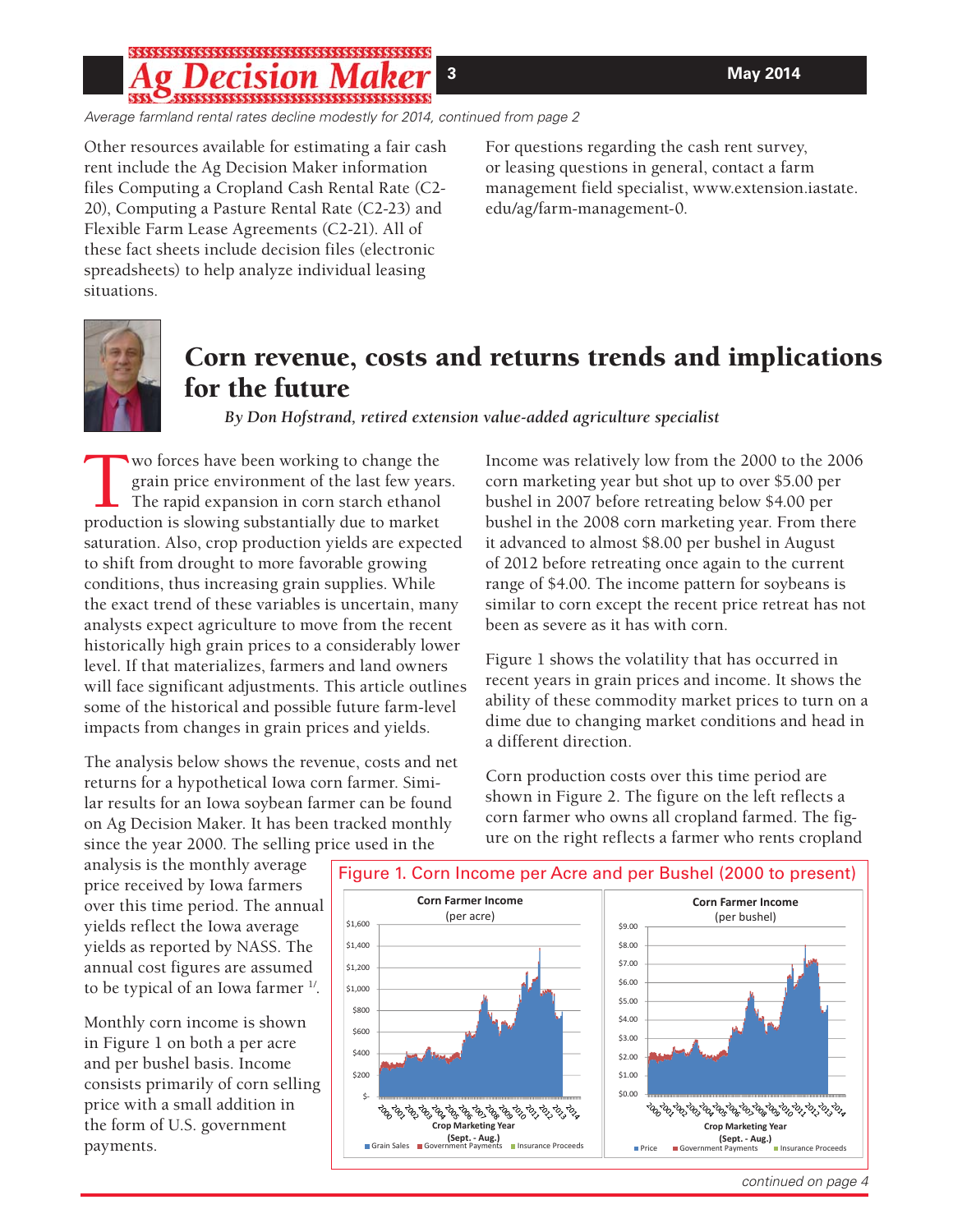**4****May 2014**

#### **ecision Ma**

*Corn revenue, costs and returns trends and implications for the future, continued from page 3*

under a cash rent lease. Because most farmers both own and rent cropland, their average land cost falls somewhere between these two extremes.

The cost side of the equation is less volatile. But production cost has increased significantly over this time period. More specifically, it has essentially doubled since 2000. The upward trend has been relatively stable except for 2009 when cost increased substantially but then fell back in 2010. Seed, fertilizer, diesel fuel, machinery repairs, etc., have all increased substantially over the 15-year period. Only herbicide cost has bucked the trend.

For the farmer who owns cropland (free of debt), the only direct land cost is real estate taxes. For the farmer who rents cropland, cash rent is the largest production cost and has also doubled during this time period. In 2014 the cash rent corn farmer is expected to have an \$800 total cost per acre (up from less than \$400 per acre in 2000). The landowner farmer is expected to have a \$250 total cost per acre (up from \$125 in 2000). The increase in cost over the 15-year period has either been financed by borrowing or by using previously earned net income.

A farmer's cost structure can also be viewed from the perspective of cost per bushel. The cost pattern differs due to variations in both cost per acre and yield. Cost per acre and cost per bushel are shown in Figure 3 for the cash rent corn farmer. The 2009 spike in production cost per acre is largely offset in the cost per bushel chart due to the high corn



#### Figure 2. Landowner and Cash Rent Corn Farmer Costs per Acre (2000 to present)







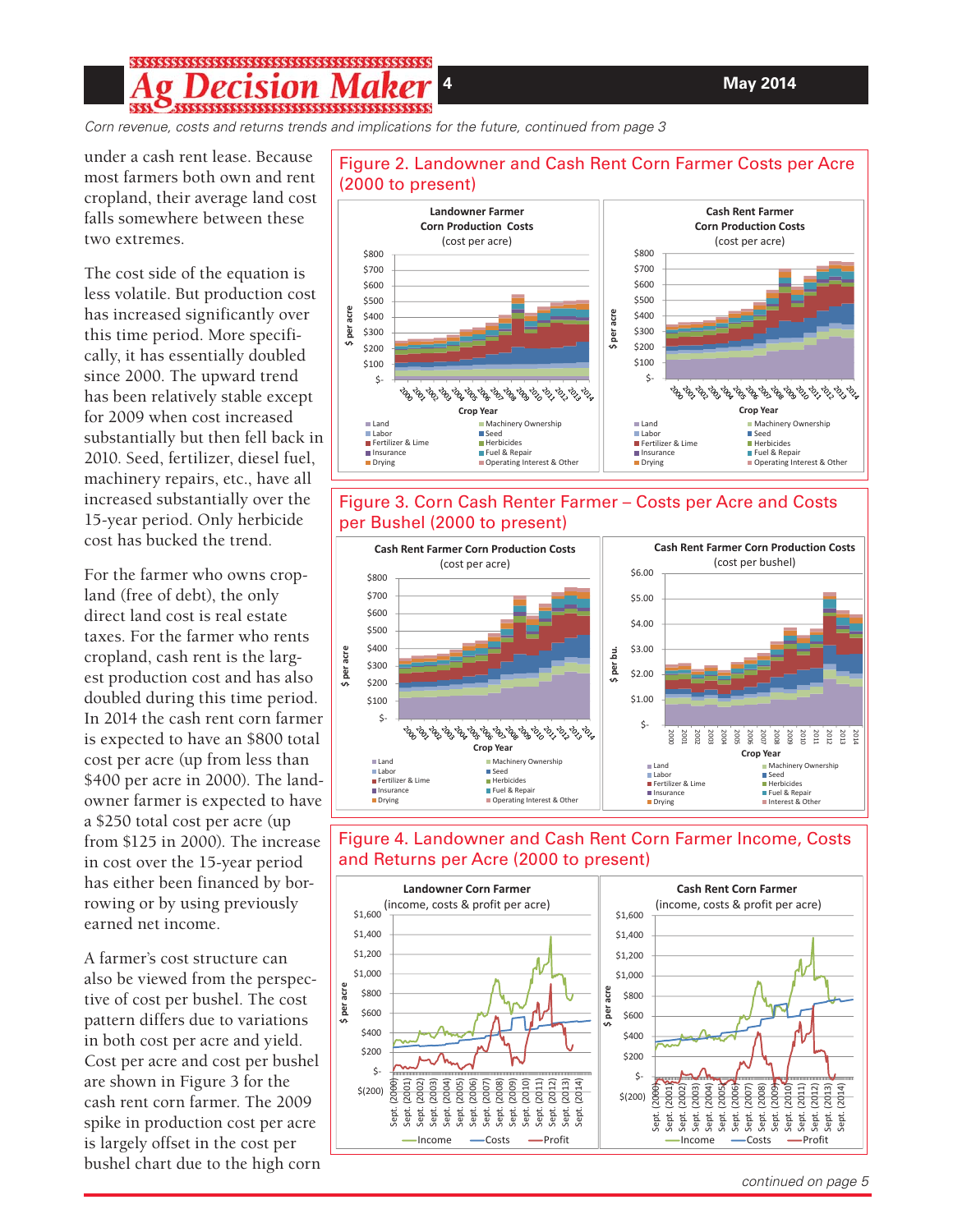## **g Decision Ma**

*Corn revenue, costs and returns trends and implications for the future, continued from page 4*

yield of 2009. Conversely, the rather modest increase in cost per acre in 2012 is more pronounced in the cost per bushel chart due to the drought reduced yield of 2012.

Net return (profitability) can be estimated by combining income and costs. Figure 4 shows the revenue, production cost and net return per acre for both the landowner farmer and the cash rent farmer. Net return to the landowner farmer was positive throughout the entire 15-year period. Although net return has dropped precipitously in recent months due to falling corn price, the net return to the landowner farmer is still strong. This is because the landowner farmer receives both the farm operator's and landowner's return. In the case of the cash rent farmer, the landowner's return (cropland cash rent) becomes a cost and the farmer's net return reflects just the farm operator's return. This results in much lower net returns for the cash rent farmer. Although there were two high profit periods, net returns during most of this period were breakeven as shown in Figure 4.

#### **Looking ahead**

Substantial uncertainty surrounds corn and soybean selling prices, production costs and net returns over the next several years. On the cost side of the equation we have reached a new plateau in the level of costs per acre and per bushel. Where these costs will trend in the future from this new plateau is uncertain. Although energy prices may soften, interest rates are expected to strengthen. With continued improvement in genetics, seed cost may continue to rise, but the rise may be offset by higher yields. What we know for certain is that corn and soybean selling prices need to stay strong relative to historic levels to continue to generate farm operator net returns from the marketplace.

Let's look at three scenarios of what may occur over coming years and the potential impact on farmer operators and landowners.

- Corn and soybean selling prices strengthen over the coming years.
- Corn and soybean selling prices soften over the coming years.
- Corn and soybean selling prices are volatile over the coming years.

## **Rising selling prices**

Rising selling prices will generate profits for farm operators in the short term. However, costs will eventually rise to capture these profits. Although some of these profits may accrue to production inputs such as seed, fertilizer, etc., the remaining profits will be capitalized into higher cropland rental rates as farm operators bid against each other to expand their operations. So the eventual beneficiary of higher selling prices will accrue to the landowner.

## **Declining selling prices**

Declining selling prices will generate losses for farm operators in the short term. However, costs will eventually decline to match the selling prices. A portion of the decline may occur in production inputs such as fertilizer, seeds, etc., but the major portion of the adjustment will occur in lower cropland rental rates. So, although the short-term pain will be felt by farm operators, the long-term adjustment will be borne by landowners. A major question is how quickly cropland rental rates will adjust downward.

Part or all of this decline may be impacted by government programs. If programs are designed to provide a gradual adjustment to the lower price levels, much of the farm operator pain of the adjustment may be reduced. However, the long-term adjustment will still be borne by the landowner through lower rental rates. Conversely, if programs are designed to maintain prices above the market level, it will reduce the need for lower rental rates.

## **Volatile selling prices in the short term**

Regardless of whether prices trend up or down over the coming years, they are expected to be volatile. Volatile selling prices can quickly impact the level of net returns of farm operators. Government programs designed to help offset the farm operator's exposure to price volatility and the risk of short-term price declines (e.g. revenue insurance) can provide a degree of needed economic stability for farm operators.

*continued on page 6* When farm operators are exposed to risk, they tend to be more conservative when making economic decisions like bidding for rented land. This is known as including a "risk premium" in the farm operator's projected profit margin. However, when risk is reduced (such as the risks of price volatility or yield variability), there is less need for a "risk premium" in the farm operator's profit margin. This will allow